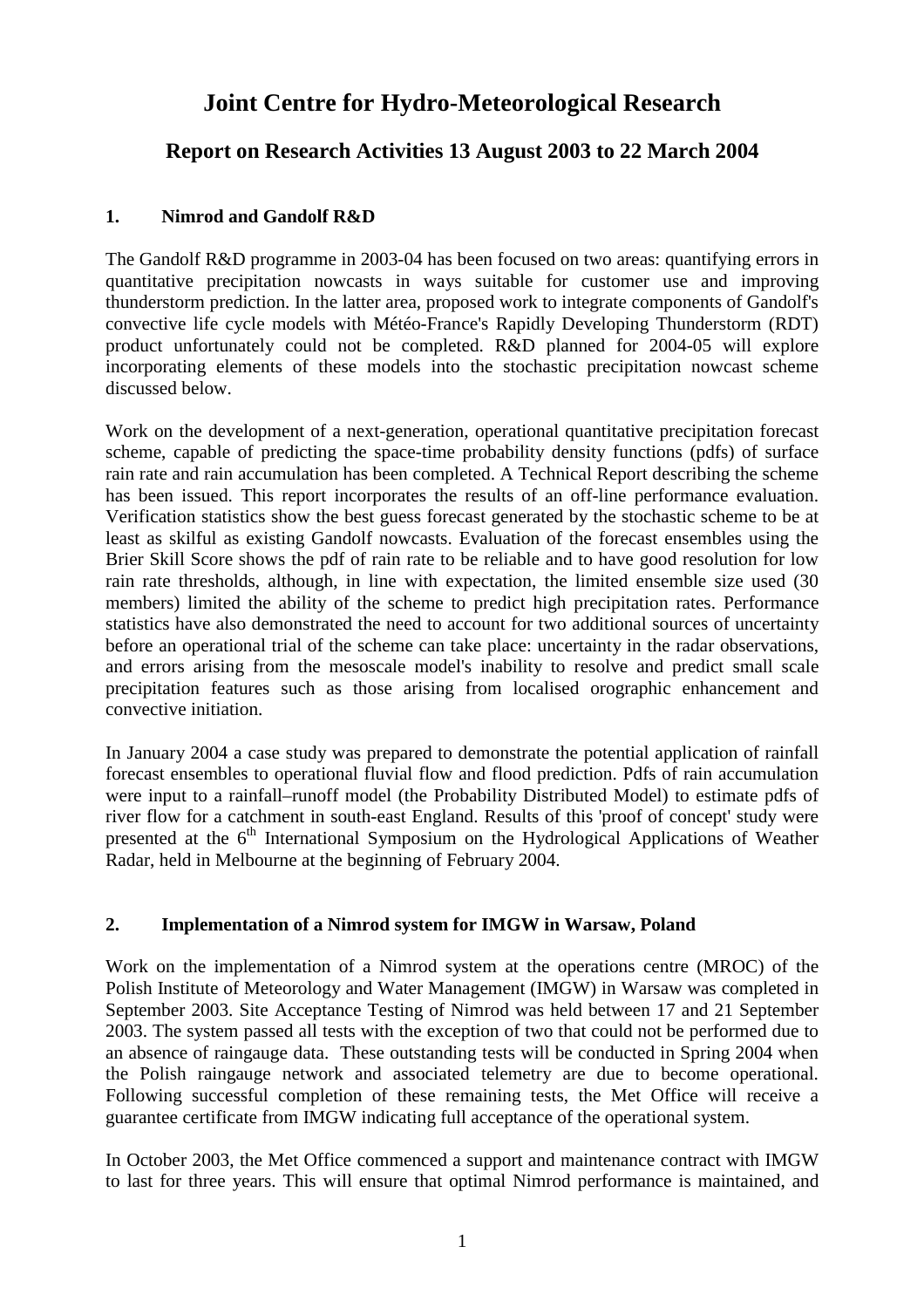technical issues which cannot be resolved by trained IMGW staff are remedied by Met Office experts.

## **3. Rainfall Collaboration Project**

There are currently about 60 Environment Agency raingauges reporting routinely to the Met Office from three regions. Data acquisition from the remaining regions has continued to slip; no new areas have been added and problems with false zeroes remain in the data that are being received. A revised set of milestones for implementation in the remaining regions has been agreed by the project board. Work is progressing on development of a national composite of the combined radar/gauge rainfall accumulation analyses.

## **4. Hyrad and RFFS**

The delivery of CEH's Hyrad radar display and processing system to Belgium, and its interfacing to FloodWorks as part of the Demer basin flood forecasting system trial, was completed in November 2003. Follow-on work to use an improved radar source is planned for 2004.

An upgrade to the White Cart River Flow Forecasting System (RFFS), providing flood warning support to an area south of Glasgow (Scotland) is underway. This involves a Met Office feed of Corse Hill Single Site Nimrod QC data to Hyrad. The RFFS will be configured to use radar- or gauge-derived catchment estimates of rainfall from Hyrad. The RFFS will be upgraded to the FloodWorks environment and extended to encompass an ISIS hydrodynamic model at its downstream end in collaboration with Wallingford Software. Training on the operational system is scheduled for mid-April 2004.

The Hyrad implementation for the Environment Agency has been extended to include an XML interface to Flood Forecasting and Modelling Systems for passing pixel and catchment average rainfalls (observed and forecast). Some modifications are being made to Hyrad to better handle Mesoscale Model product data and MOSES-PDM data supplied via the Nimrod environment.

Selected RFFS models – PDM rainfall-runoff, PACK snowmelt, KW channel flow routing, and ARMA error prediction – have been supplied to the Environment Agency in XML Module Adapter form for use in the National Flood Forecasting System development.

A paper on weather radar and flood forecasting, focussing on UK operational practice and  $Hyrad$  and the RFFS, was presented at the  $6<sup>th</sup>$  International Symposium on Hydrological Applications of Weather Radar in Melbourne, Australia.

Work on probabilistic flood forecasting using rainfall ensembles, in part reported under 3.1 and involving use of the PDM rainfall-runoff model, was presented at the HEPEX (Hydrological Ensemble Prediction Experiment) inception meeting at Shinfield in March 2004.

#### **5. Use of Nimrod in Flood Forecasting**

Currently the Environment Agency's hydrological flood forecasting models are calibrated with data from raingauges rather than from radar products. This is a factor which limits confidence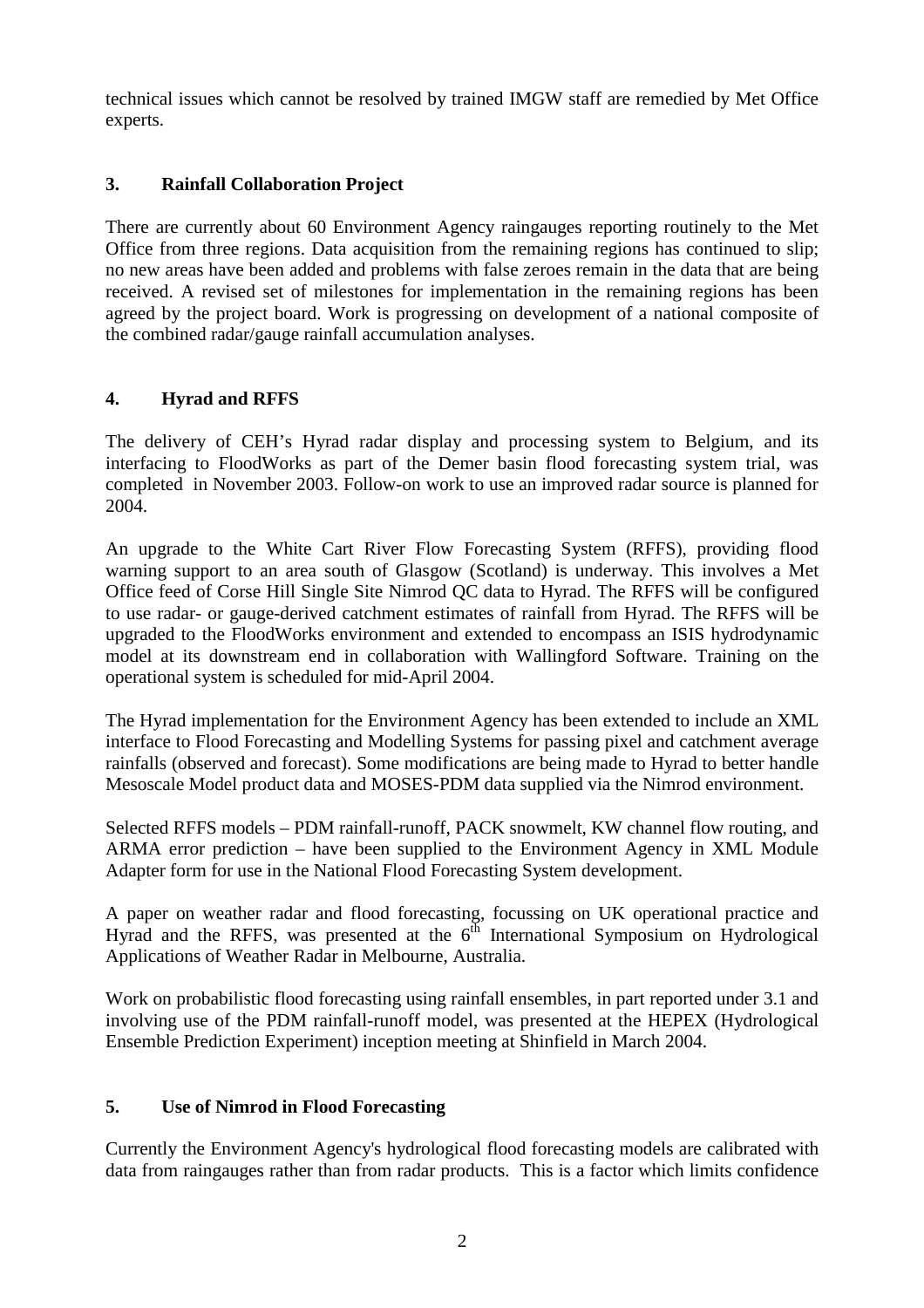when they are used with very-short-range precipitation forecasts derived from radar analyses and other fields available within the Met Office's Nimrod system. Also, in many areas the precipitation amounts analysed from radars have better spatial representativity than those derived from raingauges which should make the former the "best estimate" for input to rainfallrunoff models. This project aims to find out if there is a benefit to be derived from the use of Nimrod products in flood forecasting models, to quantify it and assess its sensitivity to changes and enhancements to the Nimrod products.

Nimrod data retrieval for the calibration and testing of Calder catchment hydrological models is now complete. A contract has been agreed between the Met Office and CEH for the latter to calibrate and test the hydrological models and to write a report. This work is ongoing.

Measures of the difference between the standard Nimrod hourly rain analyses and the corresponding analyses produced with real-time raingauge data combined with radar data have been monitored since last summer and a report will be written.

#### **6. Development of a storm-scale NWP model for quantitative precipitation forecasting**

A scientist at the JCMM, Reading who spends one day a week at the JCHMR, is working on a project, jointly funded by the Met Office and Defra, to assess the hydrological performance of the Met Office NWP model when experimentally run with a grid-length of 1-4 km.

A report (Forecasting Research Technical Report (FRTR) No.402) has been issued which documents the results from simulations of four convective case studies using the model with horizontal grid-lengths of 12, 4, 2 and ~1km (and 38, 45 or 76 vertical levels). In all four case studies, an increase in horizontal resolution produced more accurate forecasts.

A second report (FRTR No.407) has been issued, documenting the sensitivity of highresolution model forecasts to the convection scheme. This highlighted problems when using a 4km grid, and further emphasized the benefits of the 1km grid.

The report for Stage 3 of the project has been issued (FRTR No.423). A variety of new precipitation outputs diagnostics were examined including: catchment average and 'worst case scenario' average rainfall accumulations, the probability of a catchment average rainfall accumulation exceeding a threshold, possible extreme point precipitation accumulations and peak rainfall rates within regions.

The project board agreed a modification to the plan for Stages 4 and 5 to take account of dependencies on other work being carried out in the Met Office, and of the close relationship between analyses and forecasts. Stage 4, now completed, developed the tools for verifying both analyses and forecasts. The report (FRTR No.432) gives a description of the methodology to be used for quantitative evaluation of high resolution precipitation analyses and forecasts. The verification measures were tested in an idealised framework to determine the characteristics of different scenarios of forecast and radar differences.

Stage 5 of the project, currently in progress, involves carrying out the actual evaluation of both the fit of the analyses to radar, and the accuracy of the forecasts.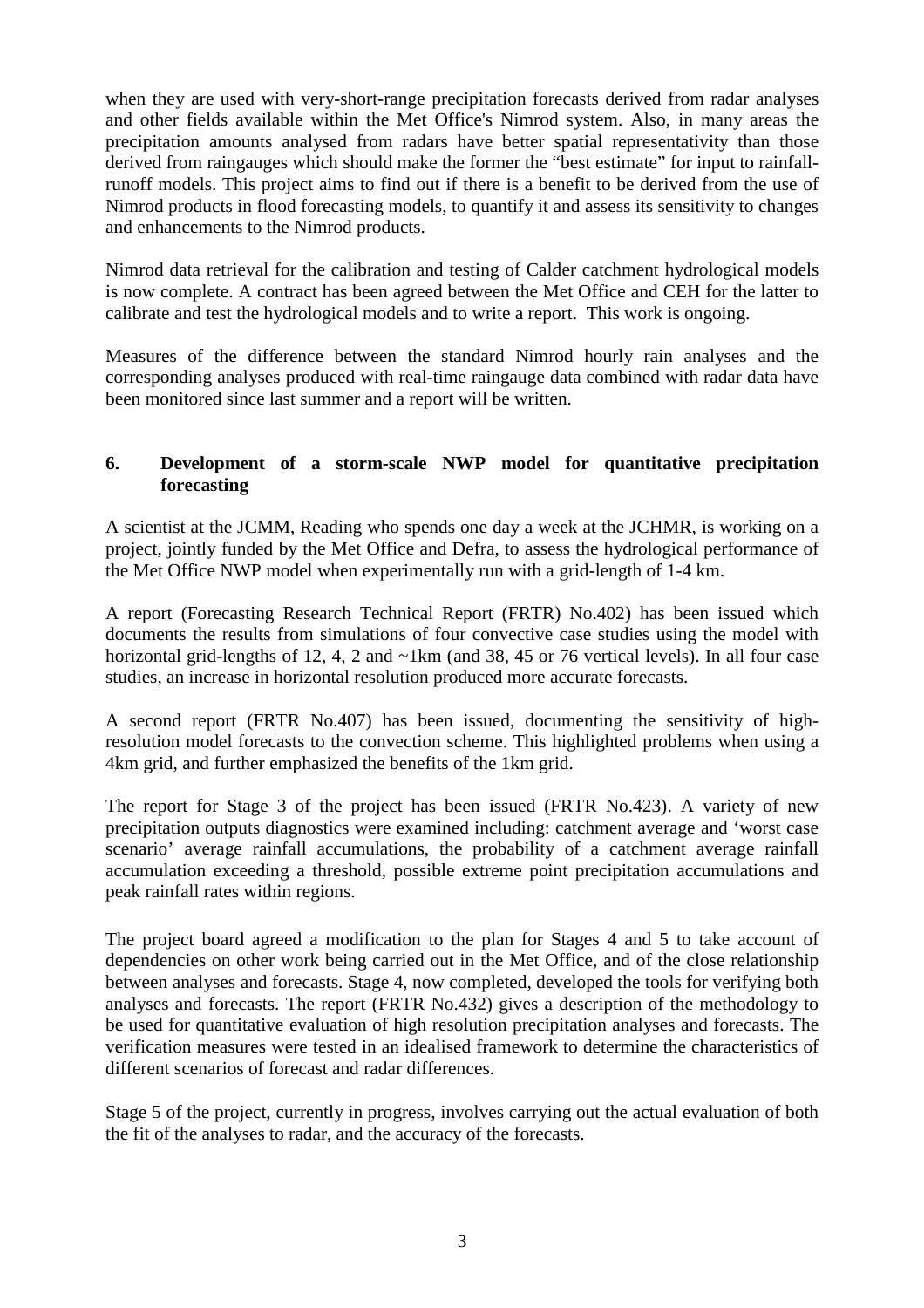#### **7. Post-event Evaluation**

The 2002-03 New Year heavy rainfall and flooding event caused disruption over many areas. The meteorological and hydrological forecasting of the event have been analysed and a report has been written for the Met Office and the Environment Agency.

A heavy rainfall event on 19/20 May 2003 is being studied. The incident concerned the nonissue of a Heavy Rainfall Warning in northwest Wales on 19 May 2003, when significant rain fell.

#### **8. Rainfall Forecast Performance Monitoring**

This project undertaken by CEH, was commissioned jointly by the Environment Agency and the Met Office. It aimed to develop methodology and algorithms for monitoring the quality of rainfall forecasts produced for the Agency by the Met Office in the form of the Daily Weather Forecast, the Evening Update and the Heavy Rainfall Warning. It first reviewed current methodology and practice in monitoring the performance of rainfall forecasts. Recommendations relating to the content, format and delivery mechanisms of the forecast products were made. The study developed a framework for forecast assessment, addressing issues such as selection of performance measures, choice of "ground truth", and sources of comparative forecasts such as rainfall forecasts obtained directly from the Mesoscale Model and from the Nimrod radar-based product. New methods for assessing the accuracy of performance measures - as determined by a given rainfall forecast, ground-truth and comparative forecast dataset –were formulated. Application of the assessment procedure was demonstrated on a selection of storm events and served to develop practical experience in its use leading to recommendations for operational implementation by automated and manual means. The main conclusion points to the advantages of using a small and rather simple set of performance measures for assessment. The mean absolute error provides an easily understood and stable measure of the "typical size of error", in the same units as the rainfall forecast. For a categorical measure of rainfall threshold exceedence, the Critical Success Index and False Alarm Rate provide a useful pairing that are widely used and easily understood. For assessing probability forecasts, the Continuous Brier Score provides a simple measure analogous in form to the mean absolute error. Measures of forecast bias are also included in the selected set of performance measures considered important. The main project outputs were a project report and a PC tool (with User Guide) for Heavy Rainfall Warning Assessment.

New versions of the Heavy Rainfall Warning Assessment Tool and User Guide were delivered during January. These address a number of issues identified during the acceptance testing phase. These are now being considered by members of the Project Board. It is expected that the project deliverables will accepted and the project brought to a successful close.

#### **9. Development of a soil state and surface hydrology model in Nimrod**

Information on the hydrological state of the ground is required by a variety of customers: the Environment Agency need to know the antecedent soil state for flood forecasting and also for water resource assessments; the military need information to enable them to make decisions on the ability of the terrain (potentially anywhere in the world) to support and allow passage of heavy vehicles; water companies and farmers also benefit from knowledge of the amount of water in the soil and how much of it is evaporating into the atmosphere.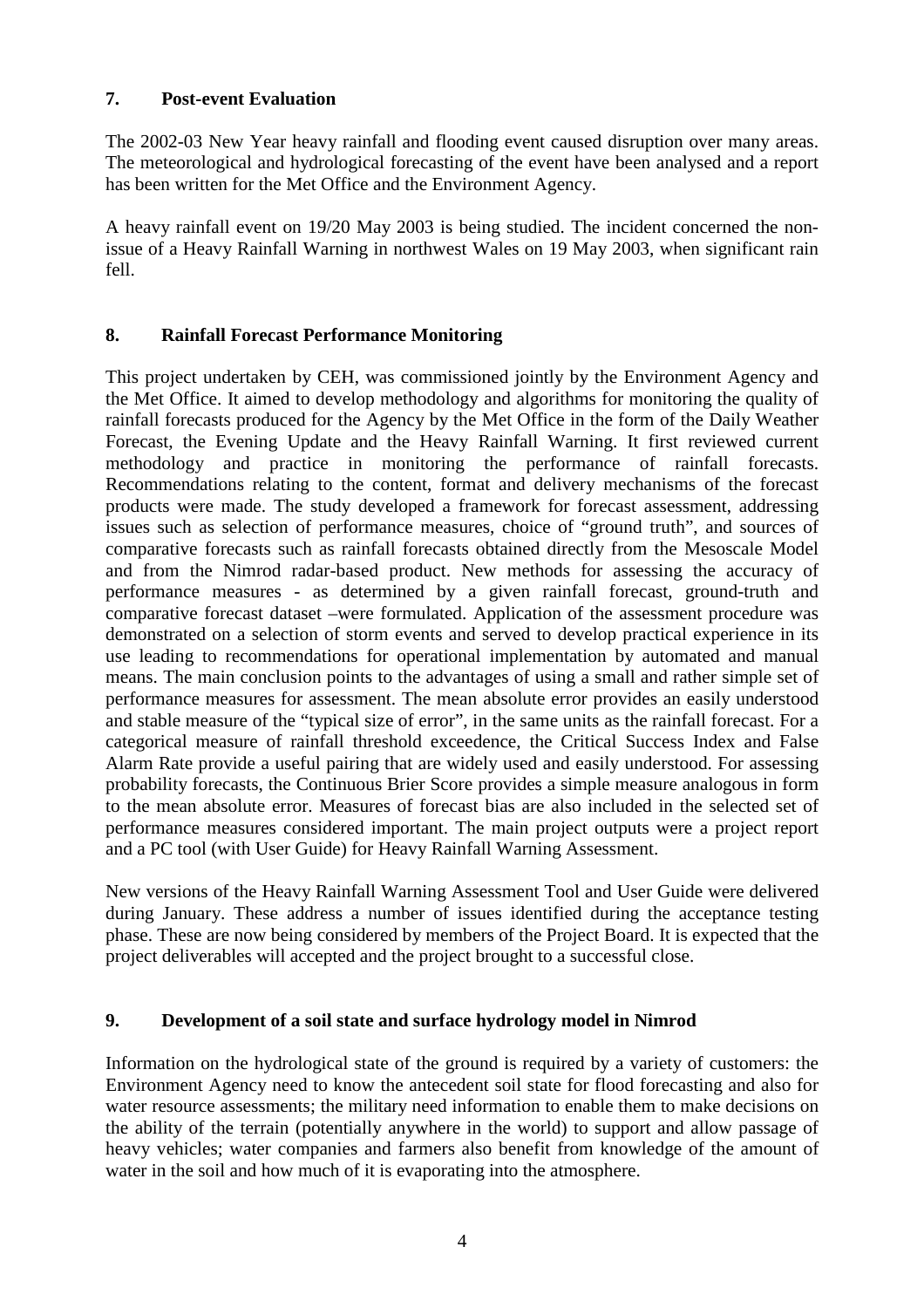Work in previous years has resulted in improved surface runoff and hydrology in the Met Office Surface Exchange Scheme (MOSES) by including CEH's Probability Distributed Moisture (PDM) scheme, the implementation of MOSES-PDM in the Nimrod nowcasting system, the representation of heterogeneity of snow cover in MOSES, assessment of the sensitivity of the soil moisture diagnosed by MOSES to ancillary data describing the soil properties, the development of a technique to map the spatial distribution of soil moisture within a model grid-square, the improvement of the treatment of soil freezing and thawing and the development of a prototype flood routing and overtopping model for use in remote areas.

Work over the past year has further developed the flood water routing and overtopping model, begun to extend the validation of outputs from MOSES-PDM with new observed data and pulled through previous years' research by implementing new or improved components of MOSES-PDM into Met Office operational modelling systems.

Details of recent work:

(i) Implementation in the Met Office's operational Nimrod nowcasting system of a revised radiation scheme for deriving surface radiation inputs to the surface energy balance of MOSES-PDM. The new scheme is not location specific, thereby allowing the model to be more easily set up in any area of the globe.

(ii) Implementation of the flow routing scheme developed by CEH within Nimrod-MOSES-PDM. (See (iv) below.)

(iii) Observations from two LOCAR catchments (the Pang/Lambourn and the Tern) are being assimilated to make comparison with soil moisture from the operational Nimrod-MOSES-PDM. The data are available from Spring 2003, through the dry summer of 2003 and into the winter.

(iv) Routing and out-of-bank flows. The surface and subsurface runoffs generated from MOSES-PDM grid squares are being used as input to a flow routing and inundation model under development by CEH. The flow paths are automatically delineated using a digital terrain model. A preliminary formulation of the model and results from it applied on a 5 km model grid - for the Thames, Wharfe and Derwent rivers - are contained in the March 2003 contract report. A 1 km version of the model has recently been implemented which has involved redefining the flow paths at this scale, manually correcting for misaligned flow paths in the process. Representation of inundation requires inference of bankfull discharge at any stream location based on readily available information. A relationship with area and average annual rainfall has been established allowing a notional bankfull discharge to be estimated for all 1 km grid squares over the Nimrod domain. Refinement of the routing model formulation is being investigated involving a variable wave speed dependent on discharge and parameterised in terms of the bankfull discharge that can be inferred from the procedure discussed above. Results from a range of gauged rivers across England and Wales are providing useful feedback to the model development. The Nimrod team are currently testing the routing scheme for operational implementation.

#### **10. Global water and carbon cycles**

**Global Soil Wetness Model Intercomparison**. Various versions of MOSES were forced with 17 years of observed/analysed data as part of an intercomparison project, the Global Soil Wetness Project (GSWP2). The results of this are now being assessed in detail.

**Topographic control on soil moisture in GCMs.** A paper on the effect of including topography-based sub-grid soil moisture variation within the global climate model (GCM) has been written and published in the Journal of Hydrometeorology. The new land parameterisation improves the GCM's ability to simulate the present day climate. It also affects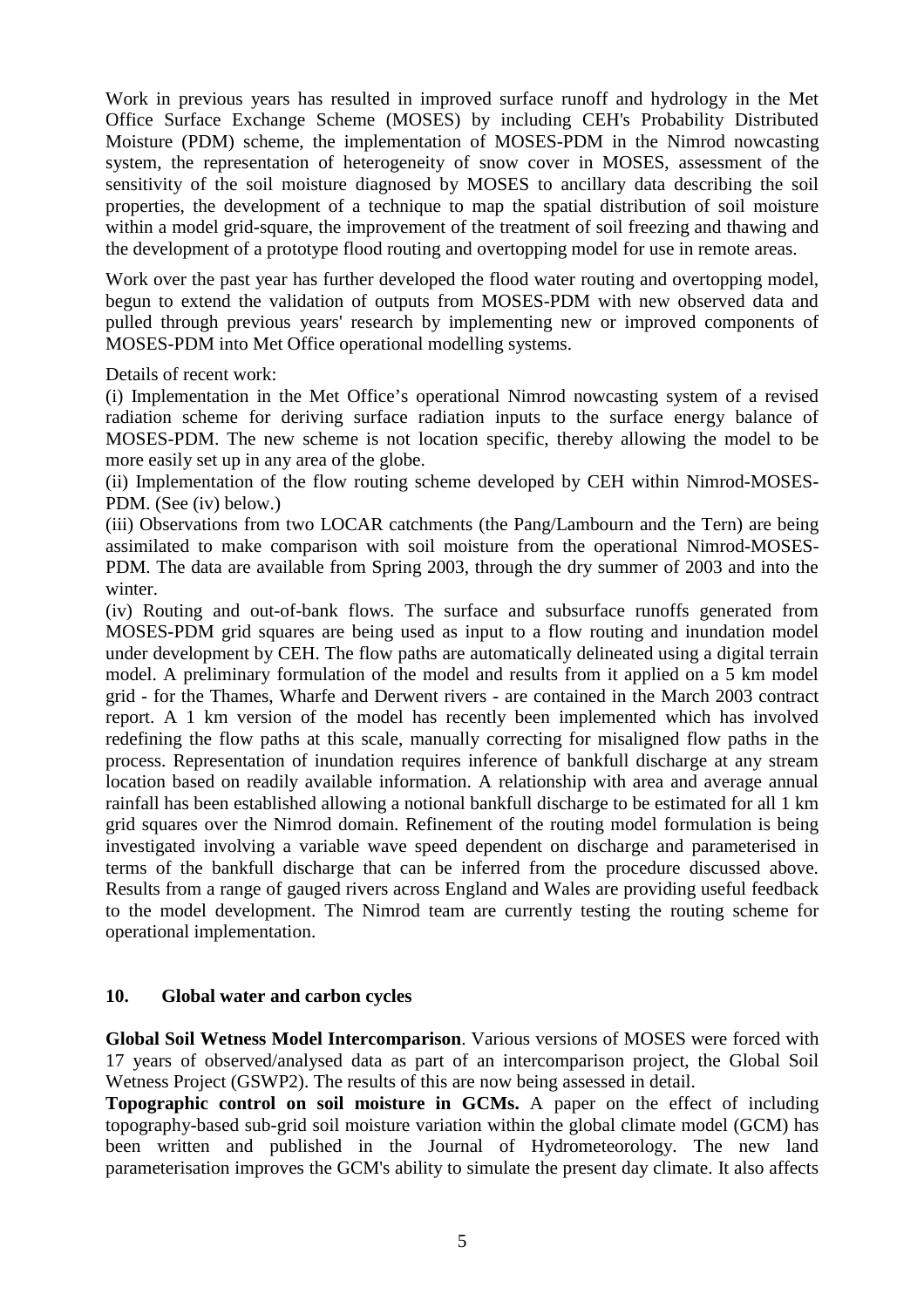the predicted climate change. This model is now being assessed within the framework of GSWP2 (see above).

**Wetland methane emission feedback on climate change**. An assessment of the potential feedback of wetlands methane emissions on climate change is near completion. The observed variability in present-day atmospheric methane concentration has been used to constrain a simple wetlands methane emission parameterisation. This new interactive wetlands model was then incorporated into the Met Office Surface Exchanges Scheme (MOSES) so that a suite of GCM-analogue model (IMOGEN) transient climate change simulations could be carried out to assess this potential feedback. The GCM-analogue model transient climate change simulations have been analysed. A draft paper is now ready for submission.

**Climate change: Detection and Attribution.** One of the key questions to be asked in the climate change debate is whether the initial effects of increasing atmospheric greenhouse gas concentrations can be seen already. Most climate models estimate that some change has already occurred due to the burning of fossil fuels between pre-industrial times and the present, and that this will manifest itself in not just a general warming, but also in quite complex geographical patterns of change. These computer-derived estimates of variation help us to understand whether emerging patterns of change seen in global sets of measurements are due to natural climate variability, or a real long-term signal of global change. A statistical method called "detection and attribution" has been developed jointly between Oxford University (department of Atmospheric Oceanic and Planetary Physics) and the Met Office's Hadley Centre whereby climate signals are extracted from noise in observations by the global set of weather stations. This is looking for, or "detecting" change. The second part is "attribution", whereby a statement is made that there is a high probability that a particular observed trend is due directly to human activity. At present, the numerical methods are tuned to work with the Hadley Centre GCM. However, in an exciting development, CEH have been working under subcontract to the Hadley Centre (and in collaboration with Oxford University) to extend the methodology to include model uncertainty. This enhancement of the numerical code makes it possible to include the output from other climate modelling groups. This will help to increase our knowledge of climate change, and in particular it will allow us to make stronger statements about human influence on climate. At present, the statistical modelling structure is nearly completed for simple generic examples and the initiative is about to apply this tool to global climate model output from a large range of modelling centres from around the world. It is hoped that this work will be of direct relevance to IPCC activities.

#### **11. JCHMR Fellowship**

Recent work using satellite data to observe the land surface has been applied to the issue of how surface moisture patterns influence subsequent rainfall. Images from Meteosat collected over the 2000 wet season in North Africa have been analysed using a simple cloud-screening algorithm developed previously. The cloud-screened thermal infra-red temperature provides qualitative information about where rain has fallen in previous days: low temperatures indicate that near surface soil moisture is present, associated with high evaporation and low sensible heat flux into the atmosphere. Patterns of wet and dry soil of different length scales have been composited to produce a picture of how a typical surface moisture pattern affects subsequent cloud characteristics (also based on Meteosat imagery). The analysis shows that over length scales of the order of several hundred kilometres, cold cloud (used as a proxy for rainfall) is strongly suppressed over dry soils. The converse is also true, large wet patches being associated with subsequent increases in cold cloud. This illustrates a positive feedback mechanism at work between soil moisture and rainfall. At smaller scales the strength, and even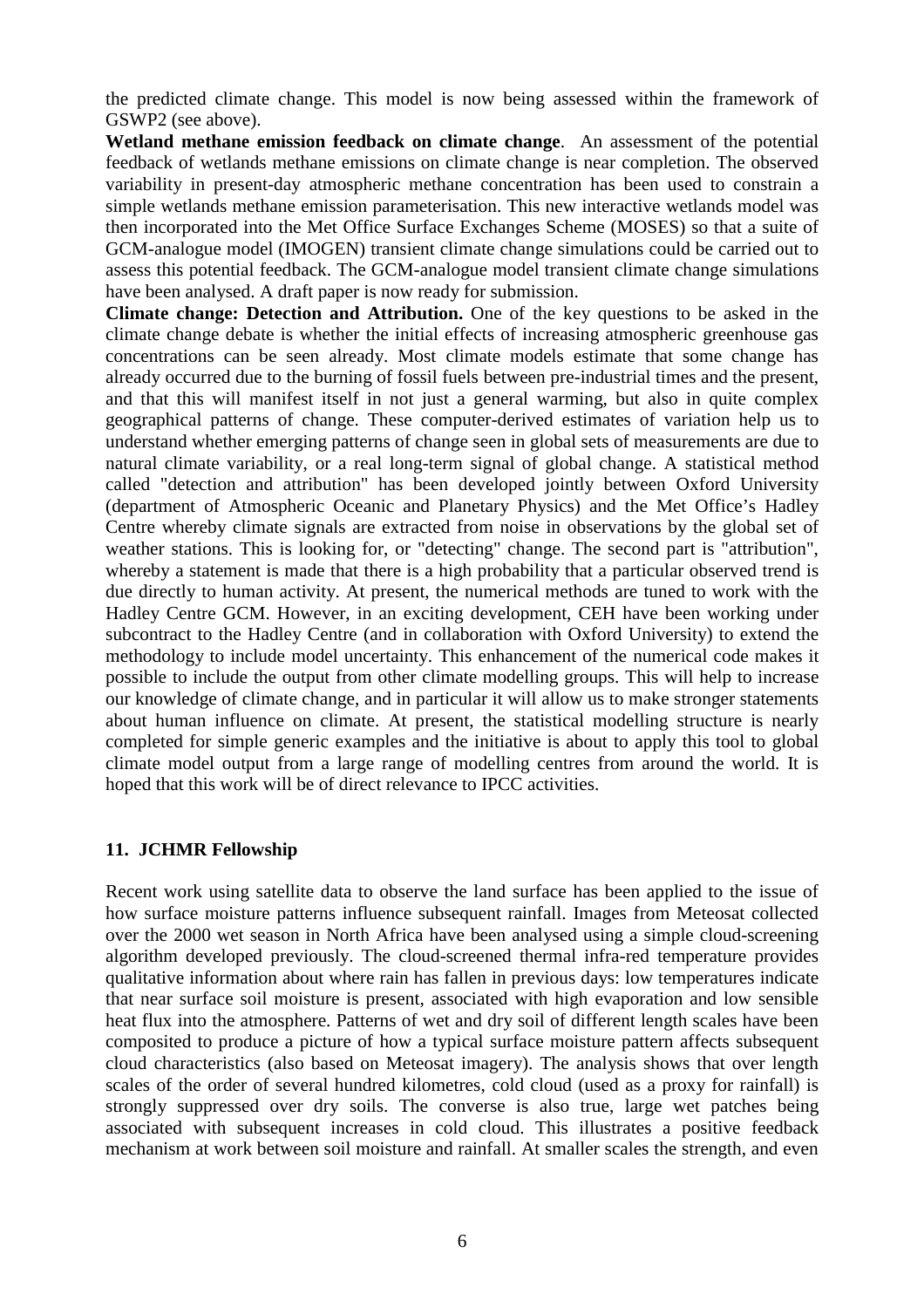the sign of the feedback changes. This is likely to be due to the dynamical response of the atmosphere to gradients in surface heating.

#### **12. Flood prediction using the RCM**

A flow routing model for coupling to a Regional Climate Model (RCM) is under development by CEH under the Hadley Centre's research programme commissioned by Defra. The model formulation is based on that already discussed under 9. (iv) and is being used in two ways:

- Across a wide area of coverage (Europe) and a coarser scale (25 km, the scale of the RCM grid currently in use) and at a daily rather than hourly time-step.
- At a 1km resolution over the UK

The main inputs to the model are RCM rainfall and RCM-derived estimates of potential evaporation (PE) which are transformed via a simple runoff production scheme to obtain surface and subsurface runoffs. This is an interim measure as the eventual aim is to use MOSES-PDM estimates of runoff to drive the routing scheme. The purpose of the model is two-fold: to provide water discharges to the seas around Europe for input to ocean models and to provide estimates of flood discharge and inundated areas across Europe, in today's and future climates. The 25km resolution model for Europe has now been integrated in the Unified Model Version 6.0 for use as an RCM-coupled model.

Ongoing work is assessing the 1km version of the model over the UK using RCM data disaggregated to 1 km using the gridded 1 km SAAR (Standard Average Annual Rainfall) dataset. Observed daily rainfall data at a 5km resolution are also proving useful for a study of the 2000 floods and the causal mechanisms involved. Flows estimated from the UK 1km routing model can be compared to those obtained using the PDM rainfall-runoff model as used in continuous simulation research (as reported in the August 2003 report). Results obtained using rainfall and PE data derived from RCM runs provide flood frequency curves that can be compared to observed flood frequency curves. Using outputs from a 2080s RCM run allows changes to the flood frequency curve to be analysed for future climate scenarios. The results are best seen as demonstrating the application of the methodology, and not providing reliable estimates of future flood frequencies, since they represent the outcome of a single RCM nested within a single GCM for one emission scenario. Ongoing work is using the PDM catchment model, along with the Grid-to-Grid flow routing model described above, to assess the 2000 floods in the context of the recent past.

#### **13. Indices of flood and drought severity**

When a drought situation is ongoing, it is common practice to assess how rare the current situation is by finding the total rainfall over a number of past months and then determining how rare this total is, taking account of the time of year. This can be done, taking several different durations over which to find the total rainfall and finding the rarity for each. It is tempting, but known to be incorrect, to use the most extreme of these rarities as an overall assessment of the drought. A study has been made of this and similar situations, to assess the actual properties of the incorrect procedure. For example, suppose that rarities are assessed for 8 durations, where monthly rainfalls are totalled over the past 1 month, 2 months, to 8 months, and the most rare of these is taken. Then an assessment of "one in 100 years" would in fact be made about every 25 years. The research has just been published in the Hydrology and Earth System Sciences journal.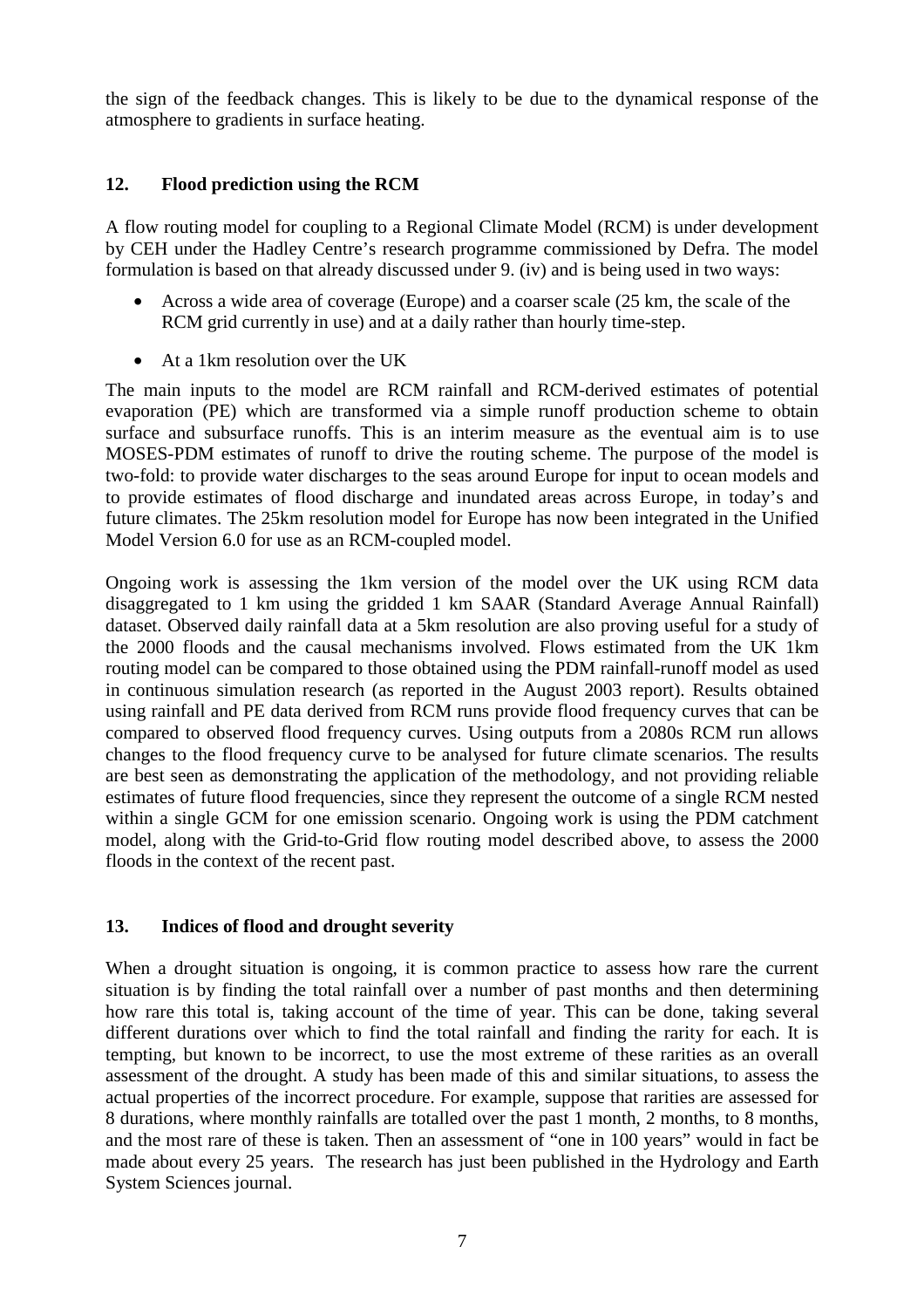# **Publications**

Bowler, N., Pierce, C.E. and Seed, A. 2004. A probabilistic precipitation forecasting scheme which merges an extrapolation nowcast with downscaled NWP.  $6^{th}$  *Int. Symp. on Hydrological Applications of Weather Radar*, 2-4 February 2004, Melbourne, Australia, 8pp.

Bowler, N., Pierce, C.E. and Seed, A. 2004. A probabilistic precipitation forecasting scheme that blends an extrapolation nowcast with downscaled NWP. *Forecasting Research Technical Report No. 433*, Met Office, U.K., 44 pp.

Clark, D. B., Taylor, C. M., Thorpe, A. J., Harding, R. J. and Nicholls, M. E. 2003. The influence of spatial variability of boundary-layer moisture on tropical continental squall lines. *Q. J. R. Meteorol. Soc.*, **129**, 1101-1121.

Clark, D. B., Taylor, C. M. and Thorpe, A. J. Feedback between the land surface and rainfall at convective length scales. Accepted for publication in *J. Hydrometeorol*.

Essery, R. L. H., Best, M. J., Betts, R. A., Cox, P. M. and Taylor, C. M. 2003. Explicit representation of subgrid heterogeneity in a GCM land surface scheme. *J Hydrometeorol*., **4**, 530-543.

Fox, N.I., Webb, R., Bally, J., Sleigh, M.W., Pierce, C.E., Sills, D.M.L., Joe, P.I., Wilson, J. and Collier, C.G. 2004. The Impact of Advanced Nowcasting Systems on Severe Weather Warning during the Sydney 2000 Forecast Demonstration Project: 3 November 2000, *Weather and Forecasting*, **19**-1, 97–114.

Gedney N. and Cox P.M. 2003. The sensitivity of global climate model simulations to the representation of soil moisture heterogeneity. *J. Hydrometeorol*. **4**(6), 1265-1275.

Jones, A.E., Jones, D.A. and Moore, R.J. 2003. *Development of Rainfall Forecast Performance Monitoring Criteria. Phase 1: Development of Methodology and Algorithms*. Report to the Environment Agency and the Met Office, CEH Wallingford, 291pp.

Jones, A.E., Jones, D.A., Moore, R.J. and Robson, A.J. 2004. *Heavy Rainfall Warning Assessment Tool User Guide.* Report to the Environment Agency and the Met Office, CEH Wallingford, 65pp.

Jones, D.A. 2003. Use of several indices of event severity for floods and drought. *Hydrology and Earth System Sciences*, 7(5), 642-651.

Moore, R.J., Jones, A.E., Jones, D.A., Black, K.B. and Bell, V.A. 2004. Weather radar for flood forecasting: some UK experiences.  $6^{th}$  Int. Symp. on Hydrological Applications of *Weather Radar*, 2-4 February 2004, Melbourne, Australia, 11pp.

Pierce, C.E., Ebert, E., Seed, A.W., Sleigh, M., Collier, C.G., Fox, N.I., Donaldson, N., Wilson, J.W., Roberts, R. and Mueller, C.K. 2004. The Nowcasting of Precipitation during Sydney 2000: An Appraisal of the QPF Algorithms, *Weather and Forecasting*, **19**-1 , 7–21.

Pierce, C.E., Bowler, N., Seed, A., Jones, A., Jones, D. and Moore, R.J. 2004. Use of a stochastic precipitation nowcast scheme for fluvial flood forecasting and warning, *6th Int. Symp. on Hydrological Applications of Weather Radar*, 2-4 February 2004, Melbourne, Australia, 11pp.